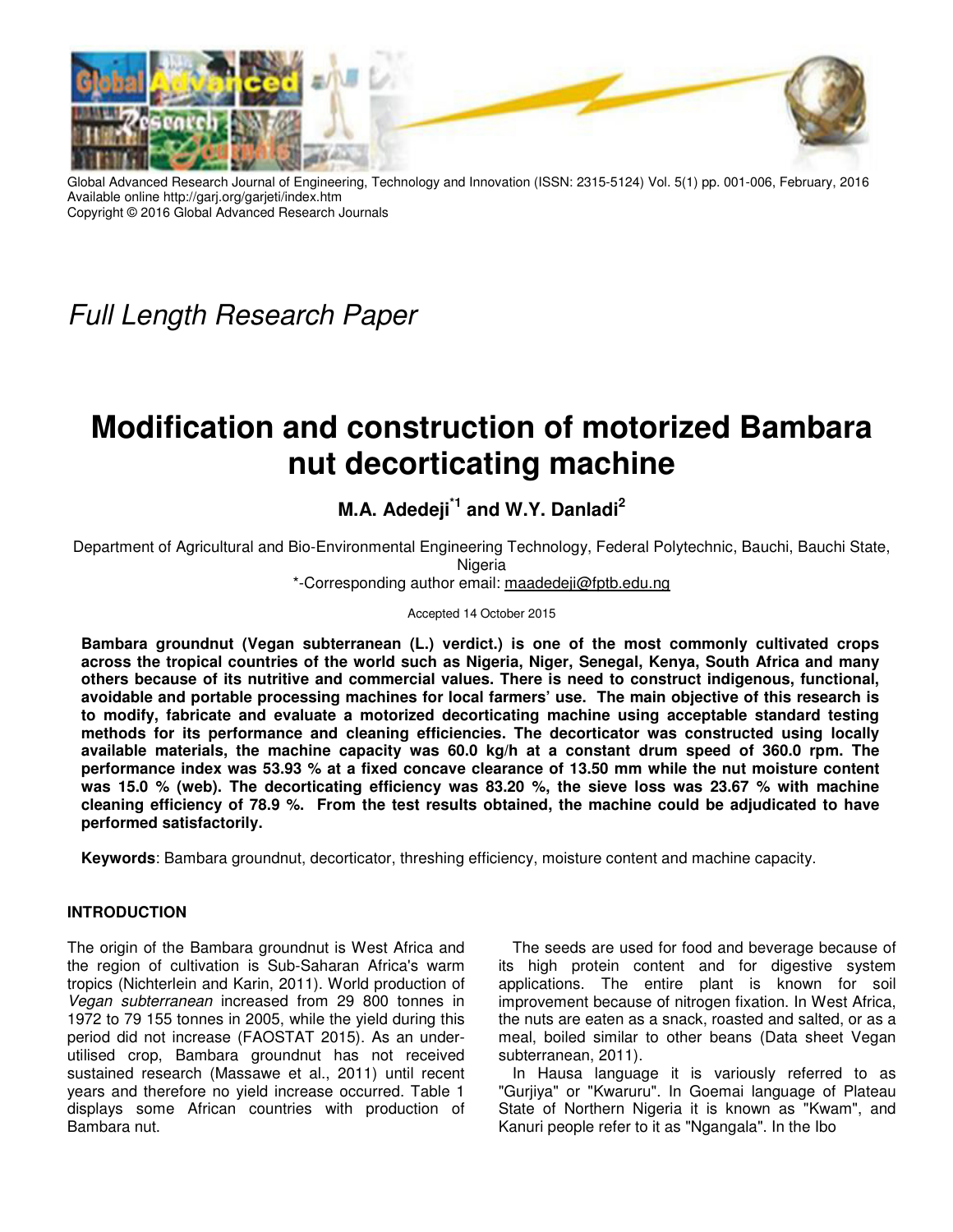| <b>Production Year 2013</b>            |         |       | Area Harvested (Ha) Yield (kg/ha) Production (tonnes) |
|----------------------------------------|---------|-------|-------------------------------------------------------|
| Mali                                   | 120,000 | 9.498 | 113.981                                               |
| Niger                                  | 68,000  | 4.412 | 30,000                                                |
| <b>Burkina Faso</b>                    | 55,000  | 8.909 | 49,000                                                |
| Cameroon                               | 43,392  | 8.444 | 36,639                                                |
| Democratic Republic of the Congo 4,828 |         | 750   | 14,000                                                |
| World                                  | 315,392 | 7.724 | 243,620                                               |

**Table 1.** Bambara nut production in some countries for the year 2013. 2013.

*Source:* (Massawe et al., 2011)



Plate1a:Bambara plants in the field



Plate 1c: Different species of (Vegan subterranean)

language in eastern Nigeria, it is commonly known as "Okpa"., it is commonly known as "Epa-kuta", and in the Ghana Language, spoken by the people in Greater Accra, Ghana, the Bambara Bean is called "Akwei (Wikipedia, the free encyclopedia, 2015) groundnut (*Vegan subterranean (L.) verdict*.) according to (Bashiri et al., 2013) is an indigenous African crop that is now grown across the continent in countries such as Nigeria, Senegal, Kenya, South Africa and other countries of the world. In Nigeria, it is mostly grown in the northern states. Bambara nut is a seed which is contained in a pod. The pods are harvested by pulling or lifting the plant manually sometimes the support of a hoe may be needed. Alternatively, a single furrow ox plough can be used to achieve the same purpose. The pods are manually separated from the vines. After which the pods are washed, used fresh or can be sun stored at a safe storage moisture content between 8-15 % (web). The seed contains about 63% carbohydrate, 19% protein and 6.5% oil, (Goli, 1997). The haul can be eastern Nigeria, it is commonly known as<br>commonly known as "Epa-kuta", and in the<br>uage, spoken by the people in Greater<br>a, the Bambara Bean is called "Akwei<br>the free encyclopedia, 2015). Bambara now grown across the continent in countries such as<br>Nigeria, Senegal, Kenya, South Africa and other<br>countries of the world. In Nigeria, it is mostly grown in the<br>northern states. Bambara nut is a seed which is<br>contained in igh can be used to achieve the same purpose. The<br>s are manually separated from the vines. After which<br>pods are washed, used fresh or can be sun-dried and



Plate 1b: Freshly harvested Bambara nuts



Plate 1d: Bambara groundnut (Vegan subterranean)

1a, 1b, 1c and 1d illustrate Bambara plants in the field, freshly harvested, varieties of the pods and Bambara groundnut seeds, respectively. used for livestock feed, (Tanimu and Aliyu, 1996). Plates

#### **MATERIALS AND METHODS**

mmonly known as used for livestock feed, (Tanimu and Aliyu, 1996)<br>
ava-kuta", and in the 1a, 1b, 1c and 1d illustrate Bambara plants in the<br>
people in Greater freshly harvested, varieties of the pods and B<br>
is called "Akwe Some of the materials used in this research work were locally soured from Muda Lawal market, while other were purchased along Gombe road both in Bauchi, Bauchi State. Bambara nuts used to evaluate this decorticator was bought from Muda Lawal market, metallic materials such as angle iron, iron rod, V-belt, solid circular shaft, metal sheets, bearings, welding electrodes, pulleys, bolts and nuts. Other materials used in evaluating are digital stop watch, moisture content cans, and electric oven. 1a, 1b, 1c and 1d illustrate Bambara plants in the field, freshly harvested, varieties of the pods and Bambara<br>groundnut seeds, respectively.<br>**MATERIALS AND METHODS**<br>Some of the materials used in this research work were<br>lo metal sheets, bearings, welding electrodes, pulleys, t<br>and nuts. Other materials used in evaluating are di<br>stop watch, moisture content cans, and electric oven.

Fabrication and welding processes were the two major work carried out in the fabrication workshop of the Department of Agricultural and Bio Fabrication and welding processes were the two<br>work carried out in the fabrication workshop<br>Department of Agricultural and Bio-Environmental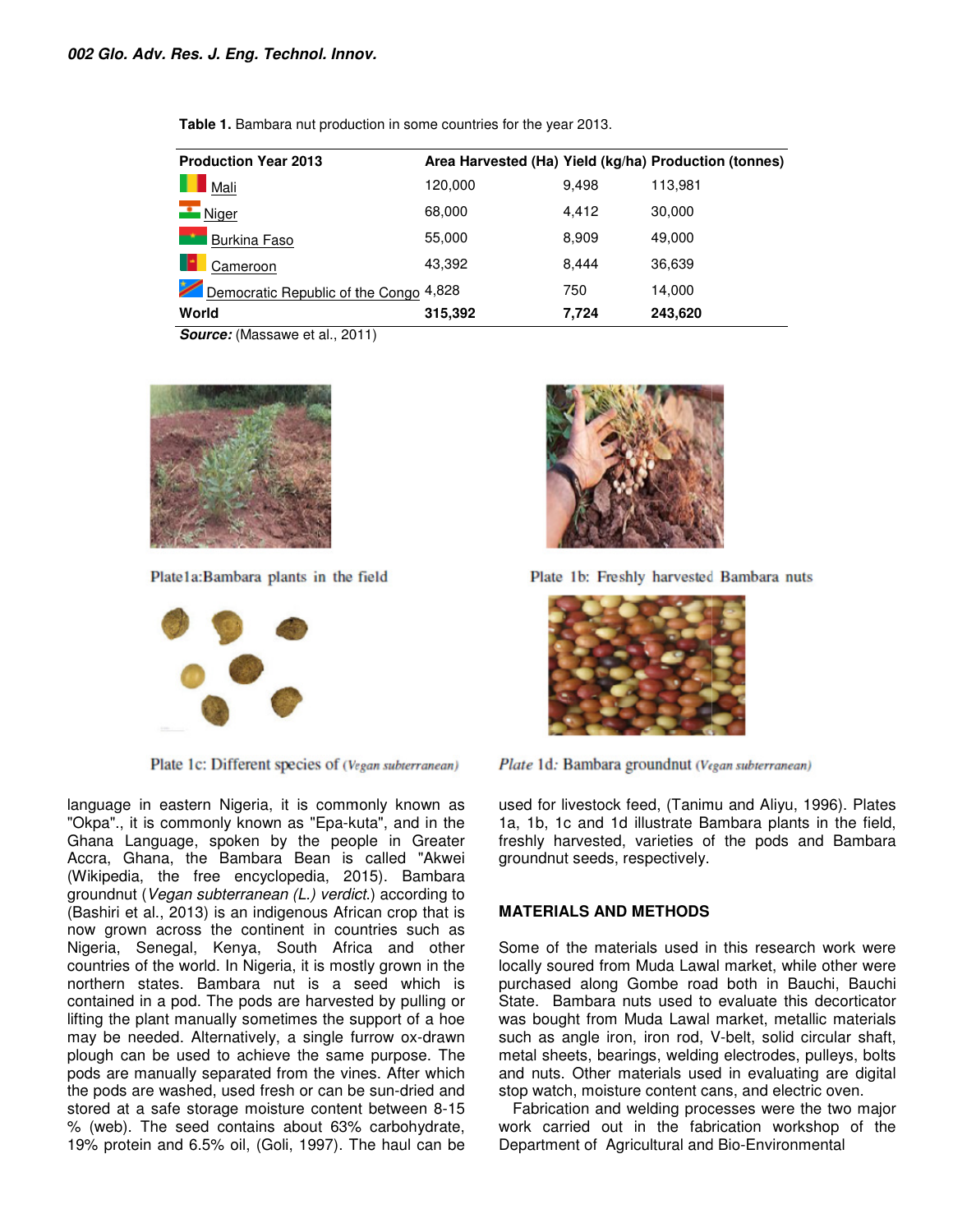

Plate 2: Bambara nut decorticator

Engineering Technology, Federal Polytechnic, Bauchi. These materials were worked upon through bending, cutting, folding, welding, drilling, detachable coupling (bolts and nuts).

#### **Modification and Construction of the Decorticator Factors**

Four factors were considered, physical properties of the nuts, mechanical and aerodynamic properties and economical. Both physical, mechanical and aerodynamic factors of the nuts were considered so as to motorize the machine from manual operation, thereby reducing the drudgery as well as increase the productivity. The operation of machine is simple without any complexity because the targeted audience has very little or no technical skill. The economical aspect was looked into towards the end users who are mainly rural farmers with little or low income, so that the machine can be usable and avoidable to them.

#### **Knowledge of physical properties of biological materials**

The knowledge of physical properties of agricultural materials is important in many problems associated with the design of specific machines or in storage, handling, planting, harvesting, threshing, cleaning, sorting, sizing, grading, and drying. Quality knowledge of physical parameters, such as shape and size (axial dimension), sphericity, density (true and bulk), porosity, weight, and volume is very important in this regards (Olalusi et al., 2009), (Adedeji and Owolarafe, 2015).

# **Functional Machine Components**

The machine is clearly illustrated in Plate 2, consisting decorticating unit (drum and concave), cleaning unit (fan and the housing) and the body mainframe.

# **The frame and the housing**

The main body of the machine was constructed using angle iron of 50 x 50 mm, the vertical supports were of the same material while the size of the frame is 1100 mm x 400 mm.

The housing was made from metal sheet of 2 mm thickness, cut to the desired shape and sizes to fit in the modification specifications. Units such as the chutes and hopper were made from this material. The hopper size was 12 x 12 mm so that the machine will not be over loaded during the decortication operation.

# **Decorticating Unit**

The primary function of this unit is to open the pods and release the seeds. The unit consists of the drum, concave and the main shaft.

# **The drum and the concave**

The drum and concave form the crushing mechanism both were made from 2 mm metal sheet, the drum is cylindrical in shape while concave has a semi-circular shape with holes of 13.5 mm diameter drilled on it for free passage of the decorticated seed (Bashiri et al., 2013),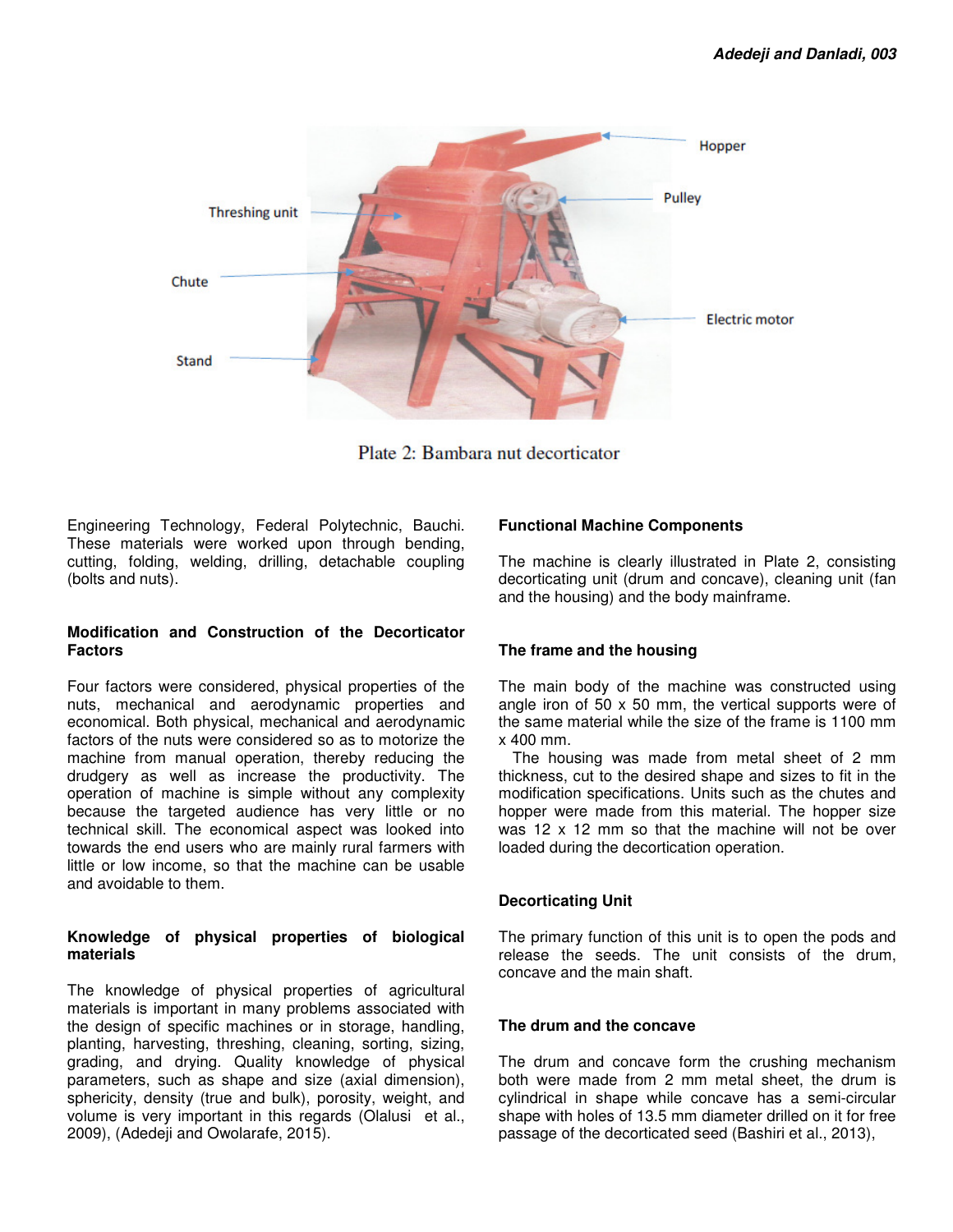(Okonkwo et al., 2006), (Adedeji et al., 2015). The length and the diameter of the drum is 450 mm and 150 mm, respectively, with spike teeth welded to it. The clearance was made to be adjustable in order to fit different sizes and varieties of Bambara nuts. The drum was mounted on the main shaft and two bearings mounted at both ends to aid rotation. The shaft was connected to an electric motor of 2.0 hp rotating at 1440 rpm. Power from the motor was transmitted to the shaft through the pulley and V-belt, the shaft speed was 360 rpm.

#### **Shaft and bearings**

The shaft was made of mild steel rod of 30 mm diameter and 630 mm long. The drum was welded to the shaft while one end was fitted with a pulley of 200 mm diameter.

#### **The hopper and the chutes**

The hoper, chaff and the delivery chutes were made from 2 mm thickness metal sheet. The hopper shape was trapezoidal of 500 mm and 120 mm, the 120 mm side was tilted at an angle 45<sup>°</sup> to the concave opening where the nut were fed into the machine. The chutes shape was triangular, 300 mm x 12 mm. as the decorticated Bambara seeds fall under gravity, the attached fan blows the chaff out through the chaff chute while the seeds are collected at the delivery chute [13, (Adedeji et al., 2015), (Olumuyiwa et al., 2014).

# **Fan mill**

Fan housing was made from 2 mm thickness metal sheet formed into a circular shape with adequate clearance of about 1. 0 mm between the tip of the blade and the housing. Both sides of the housing have a finlike slit to allow adequate air into the cleaning chamber for effective cleaning. The air duct was slanted in such a way to reduce blow loss.

# **Design calculation**

# **Design of the shaft**

The shaft carries the cylinder or drum on two bearings. Welded to the body of the cylinder are spikes that perform the decortications.

$$
d^{3} = \frac{16}{\pi \delta_{s}} \sqrt{(K_{t}M_{t})^{2} + (K_{b}M_{b})^{2}}
$$
 (1)

Where,  $d =$  Shaft diameter (mm)

 $\delta_s$  = Allowable stress, (Nm<sup>-2</sup>) 40MN/m<sup>-2</sup>(ASME code)

 $K_t$  = Combine shock and fatigue applied to tensional moment

 $M_h$  = Maximum bending moment,  $M_t$  = Torstional moment

$$
M_t(p.t. o) = \frac{K_w \times 955C}{rpm} \tag{2}
$$

 $K_w$  = Power transmission.

 $K_b$  = Combined shock fatigue applied to bending moment (Bashiri et al., 2013).

#### **Shaft analysis**

The shaft used for this machine is subjected to two types of forces namely twisting moment and bending moment.

a. Twisting moment

Torsion equation

$$
\frac{f}{r} = \frac{\tau}{r_f} = \frac{c\varphi}{l} \tag{3}
$$

where,  $f =$  torsional shear stress,  $r =$  distance from neutral axis to outermost fibre,  $\tau$  = twisting moment (or torque) setting on shaft

 $I =$  polar moment of inertia,  $C =$  modulus of rigidity of shaft material,

 $l =$  length of shaft.  $\varphi =$  angle of twist in radius on a length, (Bashiri et al., 2013)

(4)

Polar moment for round solid shaft,

$$
J = \frac{\pi}{r} / 32 \times d^4
$$
  

$$
T = \frac{f_t}{r} \qquad T = \frac{7}{r}
$$

$$
\frac{T}{\pi/32 \times d^4} = \frac{f_t}{d/2}
$$
 
$$
T = \frac{\pi}{16} \times f_t \times d^3
$$

Twisting moment,  $T$  can be obtained from  $P = \frac{2\pi NT}{60}$ (5)

Where,  $N =$  speed of shaft in rpm

Since it is operated by a belt drive,

Twisting Moment

 $T = (T_1 - T_2)$  $(6)$ 

Where  $T_1$  and  $T_2$  are tensions on the tight and slack side of the belt respectively

 $R =$  radius of pulley

b. **Shaft subjected to bending moment only** 

Bending equation can be derived from the expression  $\frac{M}{I}=\frac{f_b}{v}$  $\overline{I}$ (7)

 $\mathcal{Y}$ Where,  $M =$  bending moment

 $I =$  moment of merits of cross-sectional area of the shaft about axis of rotation

 $f<sub>b</sub>$  = bending stress,  $y$  = distance from neutral axis to outermost fibre.

$$
I = \frac{\pi d^4}{64}
$$

$$
M = \frac{\pi f_b d^3}{32}
$$

# **Determination of power**

Power required for decorticating is given by;  
\n
$$
P = T_{\omega}
$$
 (8)  
\nwhere  $P = Power$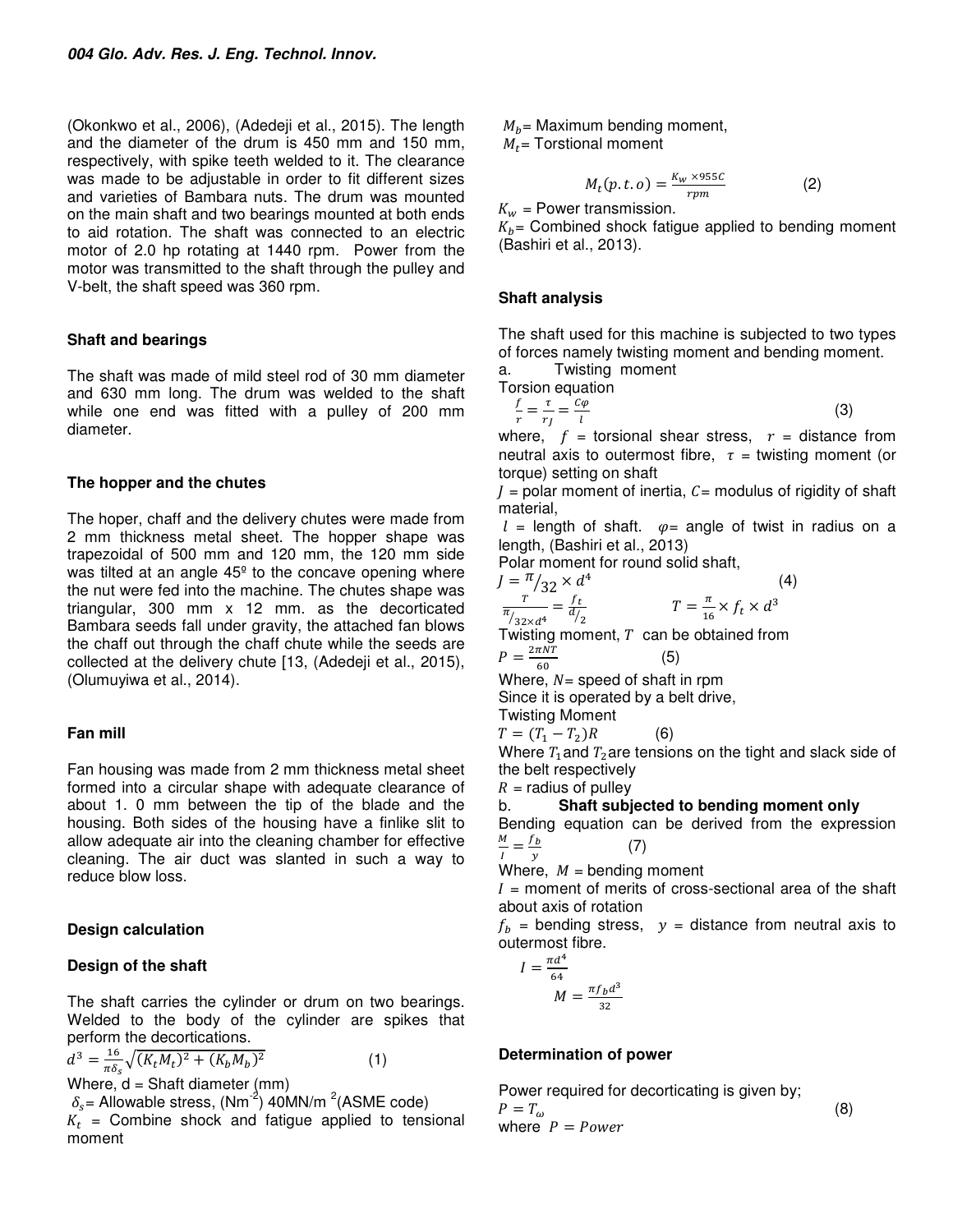| <b>S/N</b>   | Duration<br>of<br>operation<br>(min.) | Feed rate<br>kg/h W, | Fully decorticated Q <sub>4</sub> Decorticated<br>(kg) | but<br>broken seeds (kg) Q <sub>b</sub> | Un-decorticated<br>seeds (kg) Qu | Weight<br>σf<br>clean<br>seeds<br>collected (kg)<br>Q, | Weight<br>of<br>winnowed shells<br>at the chute (kg)<br>Q, | Weight<br>of<br>shells<br>with<br>seeds (kg) Q <sub>m</sub> | Total weight<br>of shells (kg)<br>$Q_t$ |
|--------------|---------------------------------------|----------------------|--------------------------------------------------------|-----------------------------------------|----------------------------------|--------------------------------------------------------|------------------------------------------------------------|-------------------------------------------------------------|-----------------------------------------|
|              | 5                                     | 60                   | 49.75                                                  | 0.75                                    | 0.32                             | 48.68                                                  | 8.98                                                       | 0.20                                                        | 9.18                                    |
| 2            | 5                                     | 60                   | 48.76                                                  | 0.81                                    | 0.42                             | 47.53                                                  | 9.76                                                       | 0.25                                                        | 10.01                                   |
| $\mathbf{3}$ | 5                                     | 60                   | 48.94                                                  | 0.83                                    | 0.60                             | 47.51                                                  | 9.33                                                       | 0.30                                                        | 9.63                                    |
| 4            | 5                                     | 60                   | 49.43                                                  | 0.93                                    | 0.34                             | 48.16                                                  | 9.09                                                       | 0.21                                                        | 9.30                                    |
| 5            | 5                                     | 60                   | 48.68                                                  | 0.84                                    | 0.38                             | 47.46                                                  | 9.88                                                       | 0.22                                                        | 10.10                                   |
| Average      | 5                                     | 60                   | 49.112                                                 | 0.832                                   | 0.412                            | 47.868                                                 | 9.644                                                      | .0236                                                       | 9.644                                   |

# **Table 2: Test results summary**

Table 3. Summary of result of performance test of Bambara nut decorticator

| S/N | Description              | Performance result |
|-----|--------------------------|--------------------|
|     | Decortication efficiency | 83.2%              |
|     |                          |                    |
| 2   | Un-decorticated nut      | $0.68 \%$          |
| 3   | <b>Broken</b> seeds      | $0.2\%$            |
| 4   | Cleaning efficiency      | 79.8%              |
| 5   | Power requirement        | 2.0 <sub>hp</sub>  |
| 6   | Moisture content         | 15.0 $%$ (wb)      |
| 7   | Input capacity kg/h      | $60 \text{ kg/h}$  |
| 8   | Decorticating speed      | 360 rpm            |

$$
T = Torque
$$

 $\omega =$  Angular speed (radian per second) (Bashiri et al., 2013).

#### **Moisture content**

The initial average moisture content of the nuts was determined using oven drying method. Three samples of 10.0g were heated for twenty-four hours at  $105\pm2^{\circ}$ C in Gallenkamp 300 plus series oven until constant weight was reached (Adedeji and Owolarafe, 2015), (Mahbobeh et al., 2011), (Solanki et al., 2011). The experiment was replicated three times and average weight was recorded. The moisture content was calculated using equation *M.C* (*w. b*) =  $\frac{M_b - M_a}{M_b - M_b}$  $\frac{M_b - M_a}{M_b - M_c} \times 100\%$  (9)

where;

 $M.C$  (web) = moisture content (wet basis)

 $M_b$  = the weight of can plus sample weight before heating (kg)

 $M_a$  = the weight of can plus sample weight after heating (kg)

 $M_c$  = weight of can (kg).

#### **RESULTS AND DISCUSSION**

#### **Test procedures**

The test operation was carried out in two stages, the first operation was at no load and for inspection of the machine for safe operation. The machine was run for